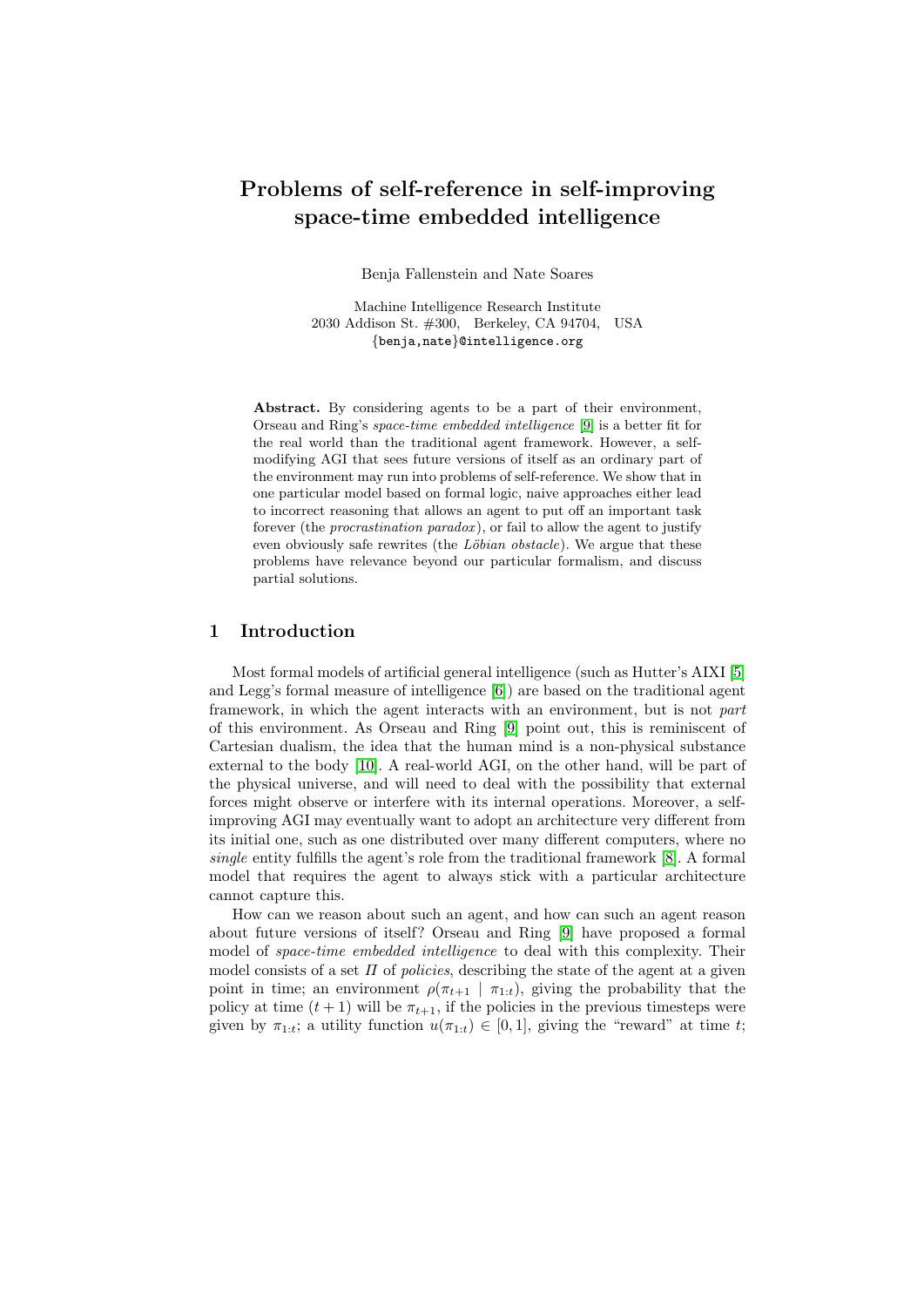discount factors  $\gamma_t$  such that  $\sum_{t=1}^{\infty} \gamma_t < \infty$ ; and a subset  $\Pi^{\tilde{l}} \subseteq \Pi$  of policies of length  $\leq l$ , which describes the policies that can be run on the machine initially used to implement the AGI. They then define the optimal policy as the policy  $\pi^* \in H^{\tilde{l}}$  which maximizes the expectation of the total discounted reward  $\sum_{t=1}^{\infty} \gamma_t u(\pi_{1:t}),$  subject to  $\pi_1 = \pi^*$  and the transition probabilities  $\rho(\cdot | \cdot).$ 

Orseau and Ring argue that to choose such an optimal  $\pi^*$  "precisely represents the goal of those attempting to build an Artificial General Intelligence in our world". By a similar argument, it also represents the goal of a self-improving AGI that is deciding what its next version should be. Unlike agents such as Hutter's AIXI, which takes as given that future versions of itself will choose actions that maximize expected utility, an agent using Orseau and Ring's framework would see future versions of itself simply as another part of the environment, and would have to convince itself that these future versions behave in desirable ways. This would allow the agent to consider radical changes to its architecture on equal footing with actions that leave its code completely unchanged, and to use the same tools to reason about both.

However, in such a framework our agent must be able to reason about its own behavior or about the behavior of an even more powerful variant, and this may introduce new difficulties. From the halting problem to Russell's paradox to Gödel's incompleteness theorems to Tarski's undefinability of truth (a formal version of the liar paradox), logic and computer science are replete with examples showing that the ability of a formal system reason about itself is often limited by diagonalization arguments, with too much power quickly leading to inconsistency. Thus, we need to be very careful when specifying the mechanism by which our agent reasons about its potential successors, or we might end up with a system that is either too powerful (leading to inconsistencies, so that our agent may end up self-modifying in ways that are obviously bad), or not powerful enough (so that our agent isn't able to make even self-modifications that are obviously good).

With that in mind, we will investigate in detail how a self-improving AGI can use a model similar to Orseau and Ring's to reason about its own future behavior. In particular, we consider agents that will only approve a self-modification if they can find a proof that this modification is, in a certain sense, safe, an architecture very similar to that of Schmidthuber's  $Gödel$  machines [\[11\]](#page-9-5). This is one way to approach the problem of creating an AGI that is, as Goertzel [\[4\]](#page-9-6) puts it, probably beneficial and almost certainly not destructive. Intuitively, we expect that an AGI will regularly want to modify itself, but that it will want to leave most of its architecture intact most of the time. We use our abstract model to show that under certain assumptions about the external world, our agent will be able to justify such minor modifications.

In the course of the proof, we run into the Löbian obstacle to self-modifying  $AI$ described by Yudkowsky and Herreshoff [\[13\]](#page-9-7), and see both sides of the diagonalization coin: First, we will allow our agents to use an axiom saying that they can trust the reasoning of future versions of themselves if these future versions use the same formal proof system. We then show that while this seems reasonable, it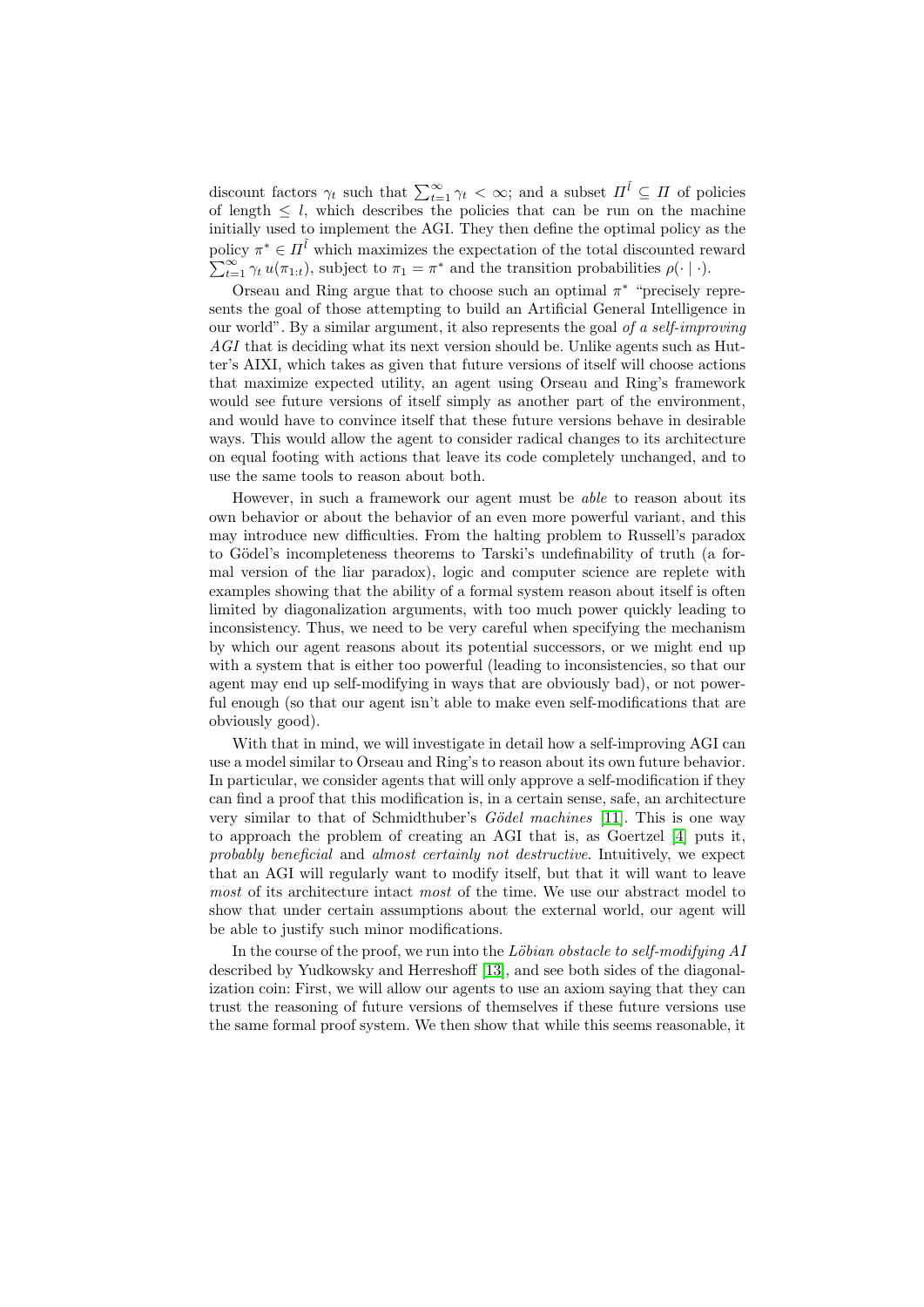is too powerful, for reasons closely related to Gödel's incompleteness theorems. We also give a simple intuitive example showing how this assumption can be used to justify blatantly terrible decisions, a version of what we call the "procrastination paradox" [\[12\]](#page-9-8). On the other side of the coin, if we base our agents on a standard, trusted theory like ZFC, our proof simply does not go through at all, and our agents aren't able to justify obviously correct self-modifications.

Despite these setbacks, there is some cause for optimism: we consider partial solutions to this problem, which give some hope that a satisfactory solution can be found. Even so, these hurdles should make us wary of accepting intuitively plausible reasoning before seeing a formal version that provably works.

In this work, we consider agents that reason about their environment through formal logic (although we allow uncertainty in the form of a probability distribution over different environments). This is not a realistic assumption. However, there are two reasons why we think it is still a reasonable starting point: First, although formal logic is not a good tool to reason about the physical environment, it is a natural tool for reasoning about the source code of future versions of our agent, and we think it is likely that self-improving AGIs will use some form of formal logic whenever they want to achieve very high confidence in a formal property of a future version's source code; and second, it seems likely that many features of our analysis will have analogs even in frameworks not based on formal proofs. For example, a system due to Christiano et al. [\[1\]](#page-9-9), which uses probabilities instead of proofs in an attempt to circumvent the Löbian obstacle, turns out to be subject to the "procrastination paradox" in almost the same form as proof-based systems [\[3\]](#page-9-10).

Thus, we think it likely that diagonalization problems of the type discussed here will in some form be relevant to future AGIs, and find it plausible that examining partial solutions in proof-based systems can lead to insights that will help address these problems, whatever exact form they end up taking.

## 2 A myopic view of space-time embedded intelligence

In this section, we introduce the formal model of space-time embedded intelligence we will use in this paper. As in the traditional agent framework, we assume that there are finite sets  $A$  and  $O$  of actions and observations. However, instead of considering sequences of actions and observations, we take a "myopic" view that focuses even more on the initial choice of the AGI or of its programmers than Orseau and Ring's framework does, and assume that the agent makes only a single observation  $o \in \mathcal{O}$  and chooses a single action  $a \in \mathcal{A}$ . A policy is thus a function  $\pi \in \Pi := \mathcal{A}^{\mathcal{O}}$ . The action a specifies both *external* activities (such as a command to move a robot's arm) and the internal state of the agent after making the choice; thus, a choice to self-modify is treated no differently from a choice take some external action, and even a choice not to self-modify is conceptually no different from a choice to self-modify.

We further assume that there is a function EU :  $\mathcal{O} \times \mathcal{A} \rightarrow [0,1]$ , such that  $EU(o, a)$  specifies the expected utility when choosing action a after making ob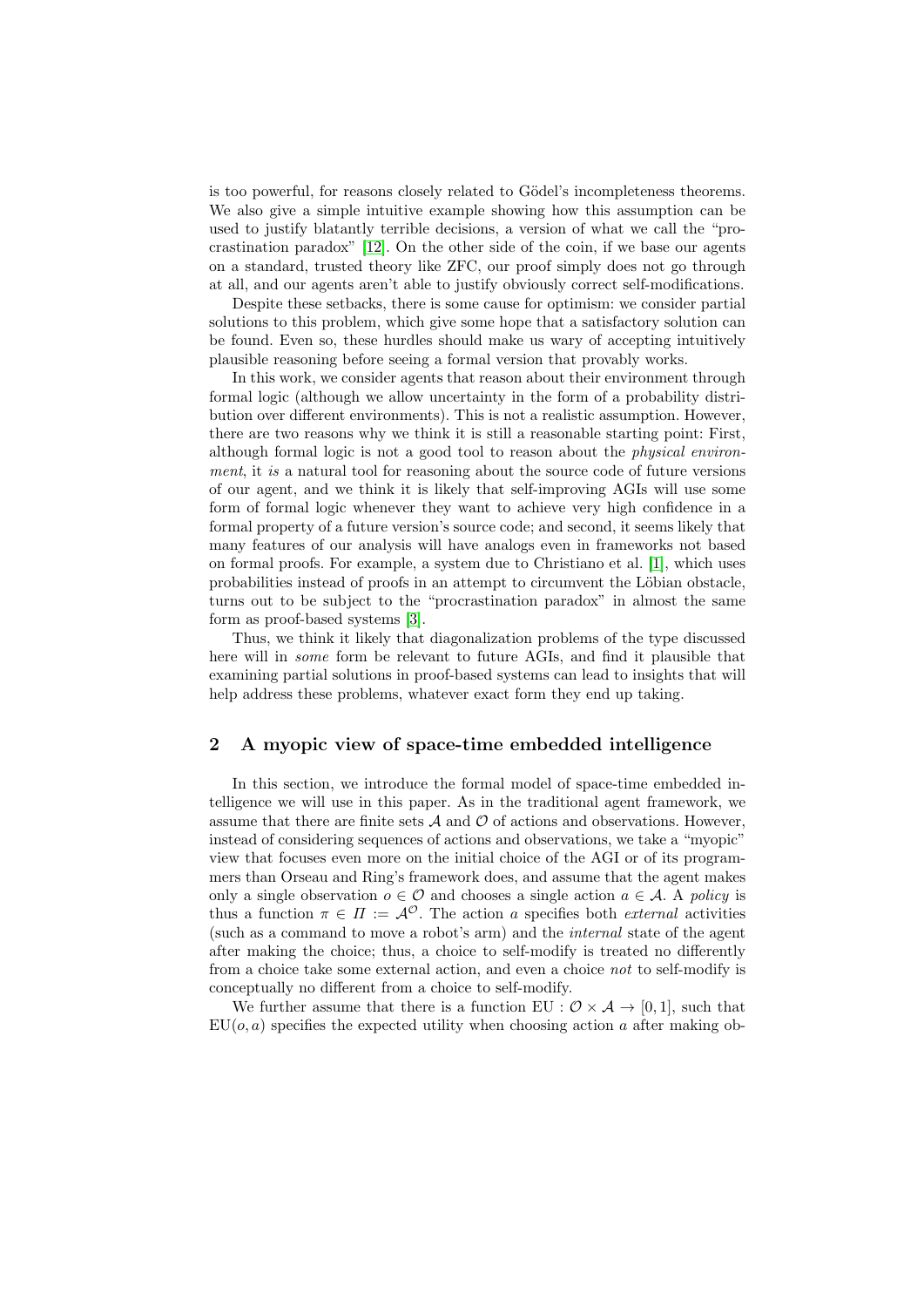servation o. This function contains essentially all of our agent's model of the environment. We do not suppose that it is ever *evaluated* for particular  $o$  and  $a$ ; rather, we merely assume that our agent has access to a *definition* of this function in the language of set theory.

The suggester-verifier architecture. We consider agents with a policy  $\pi_{\text{fb}} \in \Pi$ , the fallback policy, which specifies a default action  $\pi_{\text{fb}}(o)$  to take when making observation  $o$ , and an intelligent but not fully trusted component, the *suggester*  $\sigma$ , which tries to improve on this default action.

In this paper, for consistency, we will always enclose formulas of first-order logic in quotes,  $\lceil \cdot \rceil$  (even on the right-hand side of a turnstile, writing, for example,  $ZFC \vdash \ulcorner \hat{o} \notin \hat{o} \urcorner$ , and we will use overbars to denote an expression in the language of set theory denoting the *value* of a metalanguage variable: For example, if  $m = 2$  and  $n = 1$ , then  $\lceil \overline{m} \rceil$  denotes the formula  $\lceil S(S(0)) \rceil$ , where  $S(\cdot)$  is the successor function.<sup>[1](#page-3-0)</sup> With this convention, a suggester is a deterministic algorithm taking an observation  $o \in \mathcal{O}$  and returning either an error value or an action  $a \in \mathcal{A}$  together with a formal proof of the sentence  $\text{TEU}(\overline{o}, \overline{a}) > \text{EU}(\overline{o}, \pi_{\text{fb}}(\overline{o}))$ , in some formal theory T, such as  $T = \text{ZFC}$ . The agent checks this proof and, if it is valid, takes action  $a$ . Following Schmidthu-ber [\[11\]](#page-9-5), we call a sentence of the form  $\text{FLU}(\overline{o}, \overline{a}) \geq \text{EU}(\overline{o}, \pi_{\text{fb}}(\overline{o}))^{\text{T}}$  a target theorem.

If the suggester returns the error value, or if it returns an invalid proof, the agent executes action  $\pi_{\text{fb}}(o)$ . We write  $s\nu_{\text{T}}(\text{EU}, \sigma, \pi_{\text{fb}}) \in \Pi$  for the policy defined by this suggester-verifier architecture, although again, EU only needs to be given in the form of a *definition* in the language of set theory, whereas  $\sigma$  and  $\pi_{\text{fb}}$  need to be executable programs.

Intuitively, we have  $EU(o, sv_T(EU, \sigma, \pi_{fb})(o)) \geq EU(o, \pi_{fb}(o)),$  since either  $\text{sv}_T(\text{EU}, \sigma, \pi_{\text{fb}})(o) = \pi_{\text{fb}}(o)$  or T proves  $\text{EU}(o, a) \geq \text{EU}(o, \pi_{\text{fb}}(o))$ , where a is the literal denoting the value of  $sv_T(EU, \sigma, \pi_{fb})(o)$ ; thus, as long as we believe that the theorems of  $T$  are actually true, we believe that the suggester-verifier architecture does at least as well as the fallback policy.

We can see this as the "almost certainly not destructive" part of Goertzel's phrasing of the AGI safety problem: We may not be able to write down an object-level fallback policy that solves the world's most pressing problems, but we can start with "do nothing", which is at least unlikely to *destroy* the world. Goertzel's "probably beneficial", on the other hand, is the suggester's job; we choose a suggester that we have reason to hope will come up with a better policy, but that we don't necessarily fully trust.

This architecture is very similar to that of a Gödel machine [\[11\]](#page-9-5); it becomes essentially the same if the fallback policy  $\pi_{\text{fb}}$  uses the suggester-verifier architecture to choose what actions to take in future timesteps. However, we will see below that this will make it very difficult for the suggester to ever prove its target.

<span id="page-3-0"></span> $^{\rm 1}$  Technically, the language of set theory does of course not contain a symbol for the successor function, but this can be eliminated in the usual manner.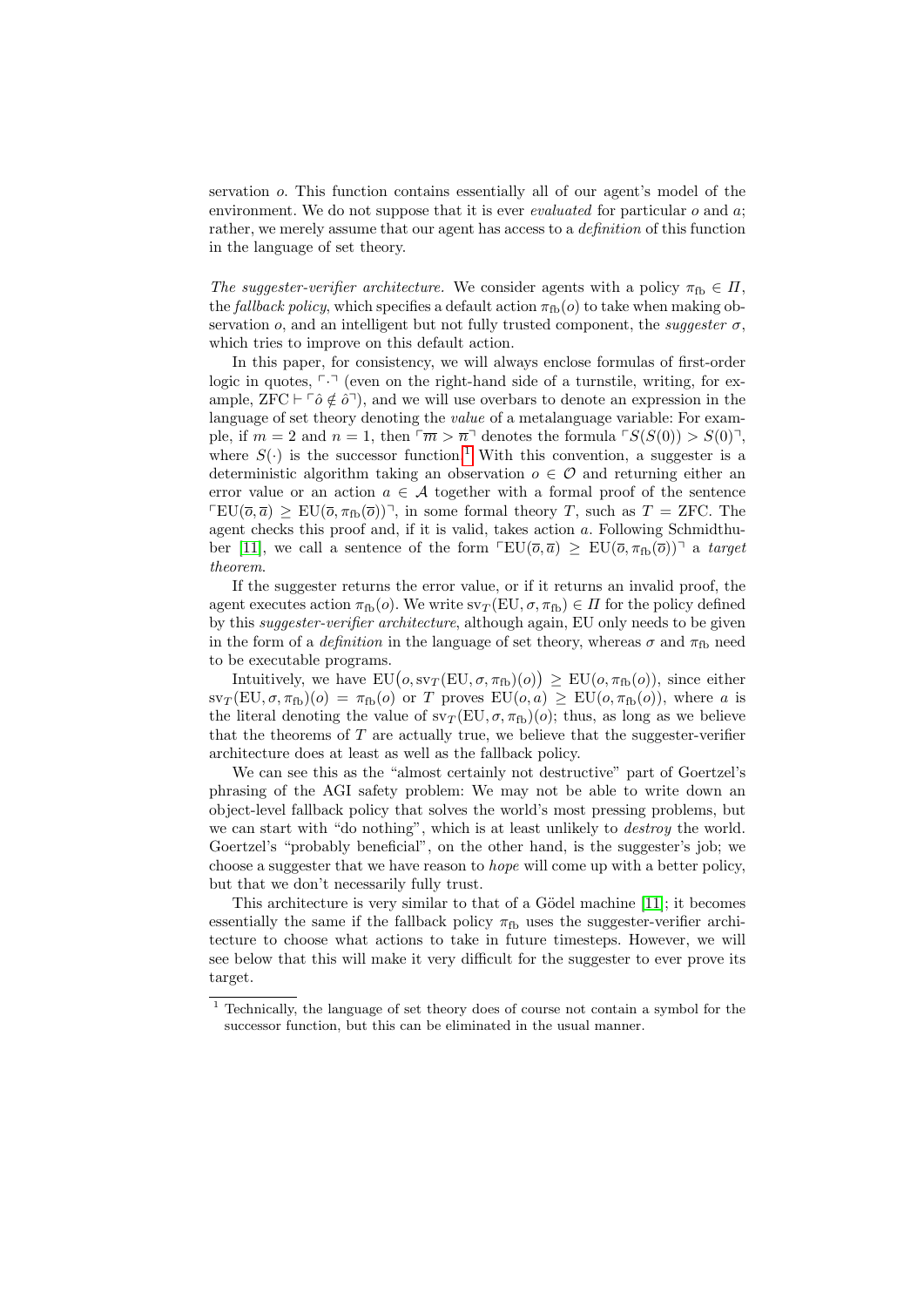#### <span id="page-4-2"></span>3 Self-modification

In order to model self-modification, we assume that our agent has made a specific observation  $o \in \mathcal{O}$  and is considering taking a specific action  $a \in \mathcal{A}$ , which will (among other things) have the effect of leaving the agent in a state in which it will use policy  $\pi' \in \Pi$  after making its next observation. To formalize this, we assume that there is a probability distribution  $P'$  over  $\mathcal{O} \cup \{*\}$ , where  $\ast \notin \mathcal{O}$  is a special error value. Here,  $P'(o')$  is the probability that the agent will make observation  $o'$  next, and  $P'(*)$  is the probability that the Cartesian boundary between agent and environment is about to break down, so that its behavior in the next timestep is not described by making an observation and executing the corresponding action. Moreover, we assume that there is a function  $EU': \mathcal{O} \times \mathcal{A} \to [0,1]$  and a value  $EU'_* \in [0,1]$  such that

<span id="page-4-0"></span>
$$
T \ \vdash \ \ulcorner \operatorname{EU}(\overline{o}, \overline{a}) \ = \ P'(*) \cdot \operatorname{EU}_*' \ + \ \sum_{o' \in \mathcal{O}} P'(o') \cdot \operatorname{EU}'(o', \pi'(o')) \urcorner; \tag{1}
$$

intuitively, this equation states that if our agent takes action  $a$  and the Cartesian boundary breaks down, then its utility is given by  $EU'_*$ , whereas if the agent makes observation o' next, then it will take action  $\pi'(\mathfrak{o}')$ , and its expected utility will be given by  $EU'(\rho', \pi'(\rho')).$ 

We are particularly interested in the case where  $\pi'$  again uses the suggesterverifier architecture:  $\pi' = s v_{T'}(EU', \sigma', \pi'_{\text{fb}})$  for some theory  $T'$ , suggester  $\sigma'$ , and fallback policy  $\pi'_{\text{fb}}$ . We assume that

<span id="page-4-1"></span>
$$
T \ \vdash \ \ulcorner P'(*) \cdot \mathrm{EU}'_* \ + \ \sum_{o' \in \mathcal{O}} P'(o') \cdot \mathrm{EU}'(o', \pi'_{\mathrm{fb}}(o')) \ \geq \ \mathrm{EU}(\overline{o}, \pi_{\mathrm{fb}}(\overline{o})) \ \cdot \ \ (2)
$$

This condition says that, if we take action a, adopting policy  $\pi'$ , but then counterfactually assume that we next take the action  $\pi'_{\text{fb}}(o')$  that our new fallback policy would choose (whether or not this is equal to the actual action  $\pi'(o')$ ), then our expected utility is at least that obtained by our old fallback policy  $\pi_{\text{fb}}$ . If, in addition,

$$
T \ \vdash \ \ulcorner \forall o' \in \mathcal{O}: \ \mathrm{EU}'(o', \pi'(o')) \ \ge \ \mathrm{EU}'(o', \pi'_{\mathrm{fb}}(o')) \urcorner,
$$
 (3)

then [\(1\)](#page-4-0) and [\(2\)](#page-4-1) together imply that T proves the target theorem  $\sqrt{\text{EU}(\bar{o}, \bar{a})} \ge$  $EU(\overline{o}, \pi_{\text{fb}}(\overline{o}))$ <sup>7</sup>, allowing our initial suggester  $\sigma$  to justify choosing the action a, as desired.

But can we show in T that  $EU'(o', \pi'(o')) \ge EU'(o', \pi'_{\text{fb}}(o'))$ ? When justifying our initial choice of the suggester-verifier architecture, we proved in our informal metalanguage that  $EU(o, sv_T(EU, \sigma, \pi_{fb})(o)) \geq EU(o, \pi_{fb}(o))$  by arguing that the suggester-verifier either returns the same action as  $\pi_{\text{fb}}$ , or the suggester has found a proof in  $T$  that the action chosen is at least as good as that chosen by  $\pi_{\text{fb}}$ . We would like our AGI to be able to justify creating a successor of the same architecture by the same argument that we used to justify this architecture in the first place.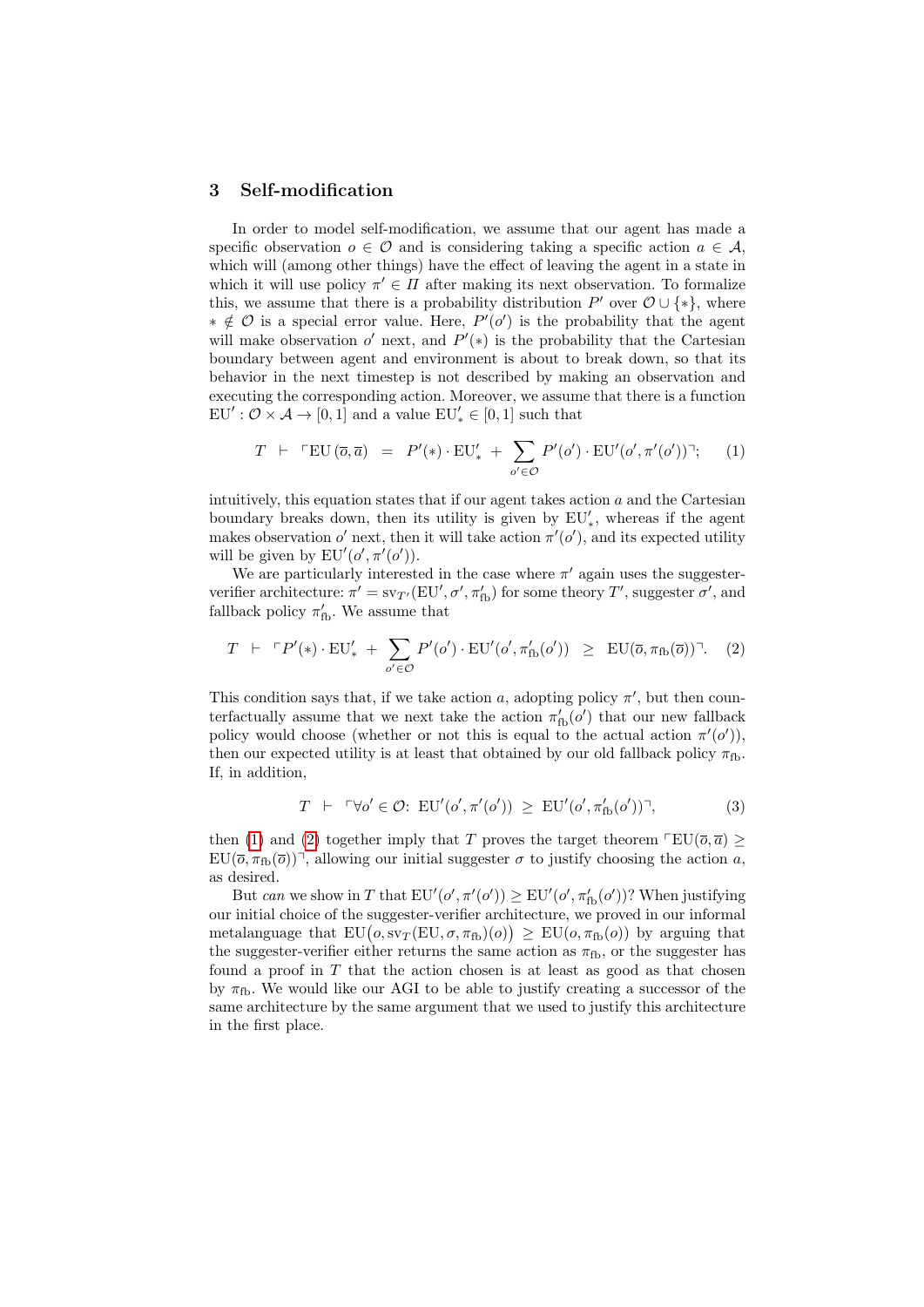Here we run into the "Löbian obstacle" [\[13\]](#page-9-7). Our argument in the metalanguage required the fact that we believe that  $T$  is sound: if there is a proof in  $T$ that  $\text{TEU}(\overline{o}, \overline{a}) \geq \text{EU}(\overline{o}, \pi_{\text{fb}}(\overline{o}))$ , then we believe that this inequality is in fact true. Write  $\Box_{T'}\ulcorner\varphi\urcorner$  for the proposition in the language of set theory that states that  $\varphi$  is provable in T'. In order to carry out the intended proof in T, we assume that for every predicate  $\lceil \varphi(n) \rceil$  in the language of set theory,

<span id="page-5-3"></span>
$$
T \ \vdash \ \ulcorner \forall n \in \mathbb{N}: \ \Box_{T'} \ulcorner \varphi(\overline{n}) \urcorner \ \to \ \varphi(n) \urcorner \tag{4}
$$

Since  $\mathcal O$  and  $\mathcal A$  are finite sets, we can identify them with subsets of N, and conclude that for every predicate  $\lceil \varphi(o', a') \rceil$ ,

<span id="page-5-0"></span>
$$
T \ \vdash \ \ulcorner \forall o' \in \mathcal{O}, \ a' \in \mathcal{A} \colon \Box_{T'} \ulcorner \varphi(o', a') \urcorner \ \to \ \varphi(o', a') \urcorner. \tag{5}
$$

Specifically, we apply this to  $\varphi$ (*o'*, *a'*)  $\equiv$  EU'(*o'*, *a'*)  $\geq$  EU'(*o'*,  $\pi'_{\text{fb}}(o')$ ); in other words, if the inequality is provable, it is true.

Now, we can formally carry out the argument that we earlier gave in the metalanguage: by inspecting the source code of the new suggester-verifier  $\pi'$ , it can be shown that

<span id="page-5-1"></span>
$$
T \ \vdash \ \ulcorner \forall o' \in \mathcal{O}: \ \Box_{T'} \ulcorner \varphi(\overline{o'}, \overline{\pi'(o')}) \urcorner \ \lor \ (\pi'(o') = \pi'_{\text{fb}}(o')) \urcorner,
$$

since either the new suggester  $\sigma'$  returns a proof of a target theorem  $\lceil \varphi(\overline{\sigma'}, \overline{\alpha'}) \rceil$ , in which case  $\pi'(o') = a'$  and thus  $\lceil \varphi(\overline{o'}, \overline{\pi'(o')}) \rceil$  is provable, or else  $o'$  fails, in which case  $\pi'(o')$  equals the fallback action  $\pi'_{\text{fb}}(o')$ .

Together, [\(5\)](#page-5-0) and [\(6\)](#page-5-1) imply

<span id="page-5-2"></span>
$$
T \ \vdash \ \ulcorner \forall o' \in \mathcal{O}: \ \mathrm{EU}'(o', \pi'(o')) \ \ge \ \mathrm{EU}'(o', \pi'_{\mathrm{fb}}(o')) \ \urcorner \tag{7}
$$

(since  $\pi'(o') = \pi'_{\text{fb}}(o')$  clearly implies  $EU'(o', \pi'(o')) = EU'(o', \pi'_{\text{fb}}(o'))$ , and hence also the inequality). Finally,  $(1)$ ,  $(2)$  and  $(7)$  together imply that T proves the target theorem  $\sqrt{\text{EU}(\overline{o}, \overline{a})} \geq \text{EU}(\overline{o}, \pi_{\text{fb}}(\overline{o}))^T$ .

#### 4 The Löbian obstacle and the procrastination paradox

The proof in the previous section shows that it's possible to prove the target theorem  $\text{TEU}(\overline{o}, \overline{a}) \geq \text{EU}(\overline{o}, \pi_{\text{fb}}(\overline{o}))$  in T if assumptions [\(1\)](#page-4-0), [\(2\)](#page-4-1) and [\(4\)](#page-5-3) are satisfied. Assumptions [\(1\)](#page-4-0) and [\(2\)](#page-4-1) are about the environment, essentially stating that the action a executes a self-modification and that the new fallback policy does at least as well as the old fallback policy, respectively. Assumption [\(4\)](#page-5-3), on the other hand, is an assumption about the first-order theories  $T$  and  $T'$ .

Naively, we might expect that we should be able to have  $T = T'$ : that our agent would be able to keep using the same theory when rewriting itself. By the diagonal lemma, it is possible to construct a theory  $T = T'$  that extends ZFC and satisfies [\(4\)](#page-5-3). However, if we substitute  $\varphi(n) \equiv (0 = 1)$  in (4), we see that this axiom is saying "if a contradiction is provable in  $T'$ , then a contradiction is true", which is equivalent to "no contradiction is provable in  $T''$ ", or simply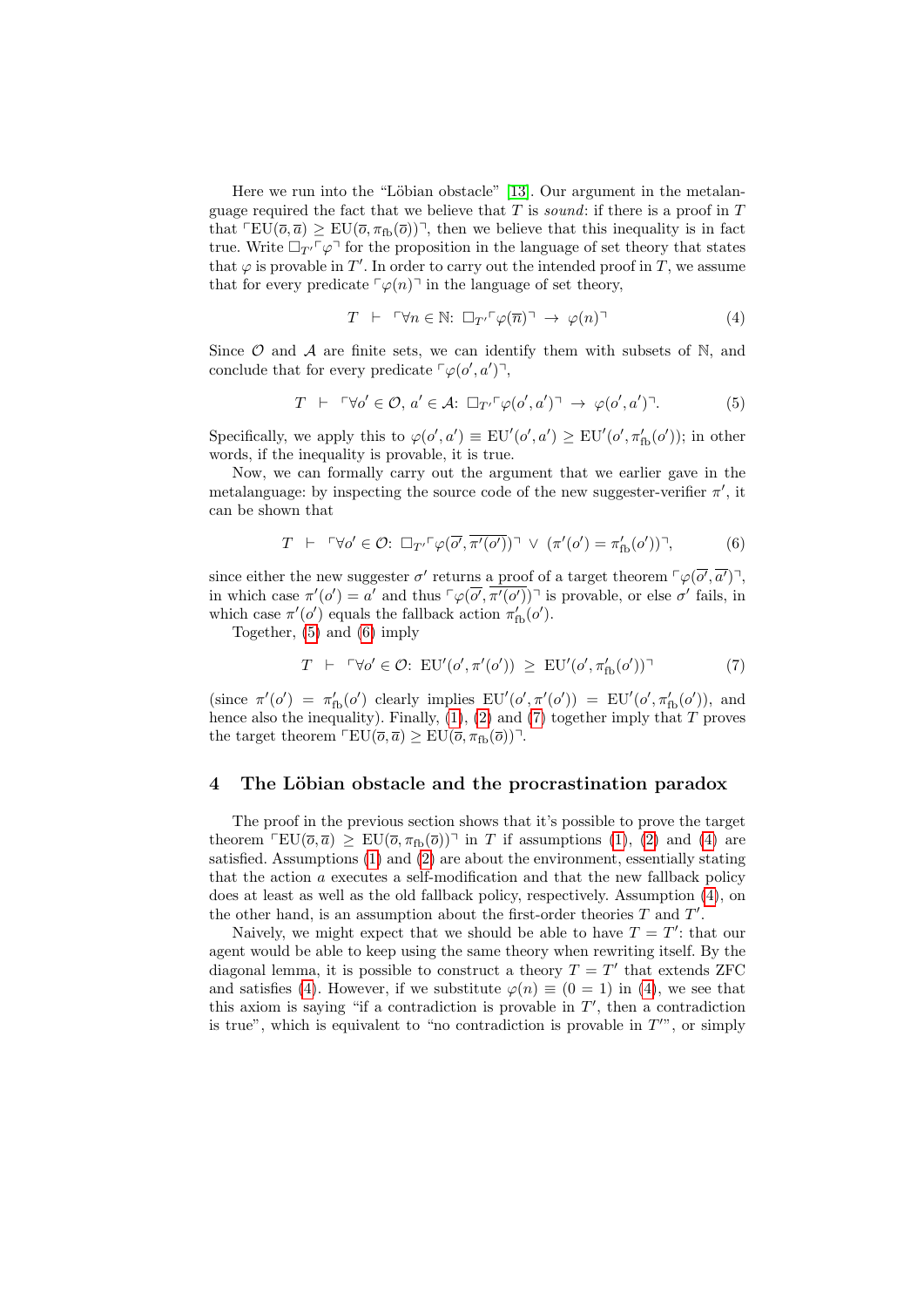"T' is consistent". Hence, if we set  $T = T'$ , then [\(4\)](#page-5-3) says that T shows its own consistency, which by Gödel's second incompleteness theorem implies that  $T$ is inconsistent. Löb's theorem  $[7]$  sharpens this by showing that whenever  $(4)$ holds for  $T = T'$  and any  $\varphi(n)$ , then we must already have  $T \vdash \ulcorner \forall n : \varphi(n) \urcorner$ . We certainly don't want T to prove  $\ulcorner \forall o' \in \mathcal{O}, a' \in \mathcal{A}$ :  $\text{EU}'(o', a') \geq \text{EU}'(o', \pi'_{\text{fb}}(o'))$ <sup> $\ulcorner$ </sup>, which would say that the new fallback policy is the worst of all possible policies!

Gödel's and Löb's theorems make use of much of the structure of proofs in first-order logic, and one might wonder whether these problems are mere artifacts of our use of formal proofs in the suggester-verifier architecture. The following version of the argument, however, suggests that the problem extends beyond this context: Suppose that our agent's goal is that a certain button get pressed, but the agent does not care when this button is pressed. The agent must choose between two possible actions: Either press the button now, or do nothing, in which case its source code remains unchanged and it will find itself in exactly the same situation in the next timestep. Our agent reasons as follows: "Suppose that I don't press the button now. Then either I press the button in the next timestep, or I must have found an argument showing that even if I do not press the button in the next round, it will still get pressed eventually. Either way, the button will get pressed. Therefore, it is fine not to press the button now." Thus, our agent does not press the button in the current timestep; and all subsequent timesteps are exactly the same, implying that the button is never pressed. We call this the procrastination paradox by analogy to a human who is perenially planning to get around to doing a certain piece of work "later".

Given [\(4\)](#page-5-3) and  $T = T'$ , it is not difficult to formalize this reasoning using the proof from the previous section (we set  $\mathcal{O} := {\delta}$ ;  $\mathcal{A} := {1, 0}$  for pressing and not pressing the button;  $EU(\hat{o}, 1) := 1$ ; and  $EU(\hat{o}, 0) := EU(\hat{o}, sv_T(EU, \sigma, \pi_{fb}))$ , with  $\pi_{\text{fb}}(\hat{o}) = 1$ . But at the same time, the informal reasoning does not depend on details of how our AGI works; it merely requires a sufficient amount of trust in the reasoning of the agent's successor. In fact, different formal versions of the same intuitive argument have been used in [\[12\]](#page-9-8) and [\[3\]](#page-9-10) to show problems with two distinct attempts at avoiding the Löbian obstacle.

What happens if we set  $T = T' = ZFC$ , which is generally assumed to be consistent? In this case, [\(4\)](#page-5-3) fails to hold, our proof does not go through, and we have run into the Löbian obstacle: our agent is not able to rewrite itself. But if we consider the situation of the procrastination paradox, it becomes apparent that there is an upside to this shortcoming, in that failure to choose the rewriting action 0 in this case means choosing the action 1 and actually pressing the button. Thus, we can see the Löbian obstacle as the way that ZFC solves the procrastination paradox. A good solution to the Löbian obstacle must take care not to reintroduce this paradox.

## 5 Partial solutions

Because of Löb's theorem, we cannot hope to have  $T = T'$  if our proof is to go through; our agents cannot keep using the same theory. The simplest way to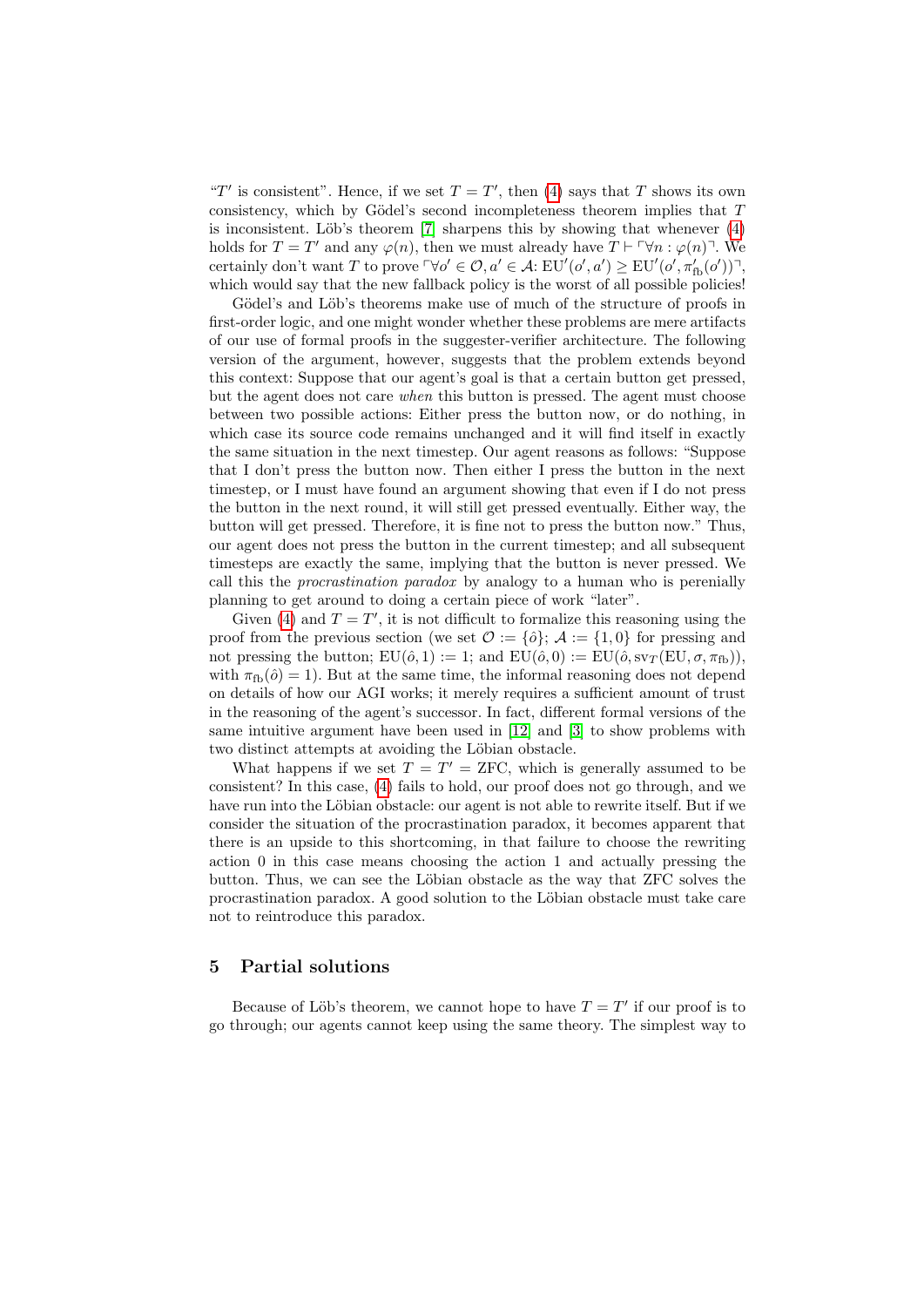push our proof through, then, is one discussed in [\[13\]](#page-9-7): Let  $T_0 := ZFC$  and let  $T_{n+1}$  be the extension of  $T_n$  by the axiom schema  $\nabla n \in \mathbb{N}$ :  $\Box_{T_n} \ulcorner \varphi(n) \urcorner \rightarrow \varphi(n) \urcorner$ , for every formula  $\varphi(n)$ . One can easily show that  $T_n$  is consistent for every n if one assumes  $ZFC +$  the existence of a strongly inaccessible cardinal, the same assumption usually made to show the consistency of ZFC. Then we can set, for example,  $T = T_7$  and  $T' = T_6$ , and use the axiom schema to conclude the target theorem. This makes our proof go through, but it implies that our agent can only rewrite itself seven times before we reach  $T_0$  and cannot use the same argument to justify further rewrites. This "solution" does not seem particularly satisfactory, but it may point the way to better insights.

A more promising result is given by [\[2\]](#page-9-12), which shows that it is possible to have an infinite sequence of sound theories  $T_n$  (i.e., theories proving only true things) such that we have

<span id="page-7-2"></span>
$$
T_n \ \vdash \ \ulcorner \forall k \in \mathbb{N}: \Box_{T_{n+1}} \ulcorner \varphi(k) \urcorner \ \to \ \varphi(k) \urcorner \tag{8}
$$

for all  $\varphi(k)$  of the form  $\forall \ell \in \mathbb{N}$ .  $\psi(k, \ell)$ , where  $\psi(k, \ell)$  is *decidable*, i.e., its truth value is a computable function of k and  $\ell$ . This is the case, for example, if the environment is computable and  $\psi(k, \ell)$  is some property of what happens in the first  $\ell$  timesteps, such as "up to time  $\ell$ , the AI does not destroy the world". Since in this case, the indices  $n$  go up rather than down, an agent using this system is able to justify an indefinite sequence of rewrites.

We can make use of this in a variant of our formalism if we replace our general expected utility function  $EU(o, a)$  by a discounted sum over different timesteps, similar to Orseau and Ring's formalism: Let  $EU(o, a, t) \in [0, 1]$  be the "utility" received in the  $t$ 'th future timestep if in the current timestep our agent  $\sum_{t=1}^{\infty}$ makes observation  $o$  and takes action  $a$ , and let  $\gamma_t$  be discount factors such that  $\sum_{t=0}^{t=0}$  $\sum_{t=0}^{\infty} \gamma_t < \infty$ ; our goal is to achieve a high expected total discounted reward  $\sum_{t=0}^{\infty} \gamma_t \cdot \text{EU}(o, a, t)$ . Thus, we require our suggester to prove the modified target theorem

<span id="page-7-0"></span>
$$
\ulcorner \sum_{t=0}^{\infty} \gamma_t \cdot \text{EU}(\overline{o}, \overline{a}, t) \geq \sum_{t=0}^{\infty} \gamma_t \cdot \text{EU}(\overline{o}, \pi_{\text{fb}}(\overline{o}), t)^\gamma, \tag{9}
$$

which is provably equivalent to

<span id="page-7-1"></span>
$$
\ulcorner \forall T, T' \in \mathbb{N}: \sum_{t=0}^{T} \gamma_t \cdot \mathrm{EU}(\overline{o}, \overline{a}, t) + \sum_{t=T+1}^{\infty} \gamma_t \geq \sum_{t=0}^{T'} \gamma_t \cdot \mathrm{EU}(\overline{o}, \pi_{\mathrm{fb}}(\overline{o}), t) \cdot \mathbb{N}.
$$
 (10)

(To see this, first note that [\(9\)](#page-7-0) is the limit of the inequality in [\(10\)](#page-7-1) for  $T \to \infty$ ; thus, [\(10\)](#page-7-1) implies [\(9\)](#page-7-0). In the other direction, note that  $\gamma_t \geq \gamma_t \cdot EU(o, a, t) \geq 0$ for all *o*, *a*, and *t*.) Moreover, if EU( $\cdot$ ,  $\cdot$ ,  $\cdot$ ),  $\gamma$ <sub>*t*</sub> and *c* :=  $\sum_{t=0}^{\infty} \gamma$ <sub>*t*</sub> are all rationalvalued and computable, [\(10\)](#page-7-1) has the form required in [\(8\)](#page-7-2), because the infinite sum  $\sum_{t=T+1}^{\infty} \gamma_t$  can be expressed as  $c - \sum_{t=0}^{T} \gamma_t$ . Thus, an agent using  $T_n$  is able to show that if a later version of the agent proves [\(9\)](#page-7-0) in  $T_{n+1}$ , then (9) is in fact true. We lack the space to present all the details here, but this can be used to prove a result analogous to the one presented in Section [3.](#page-4-2)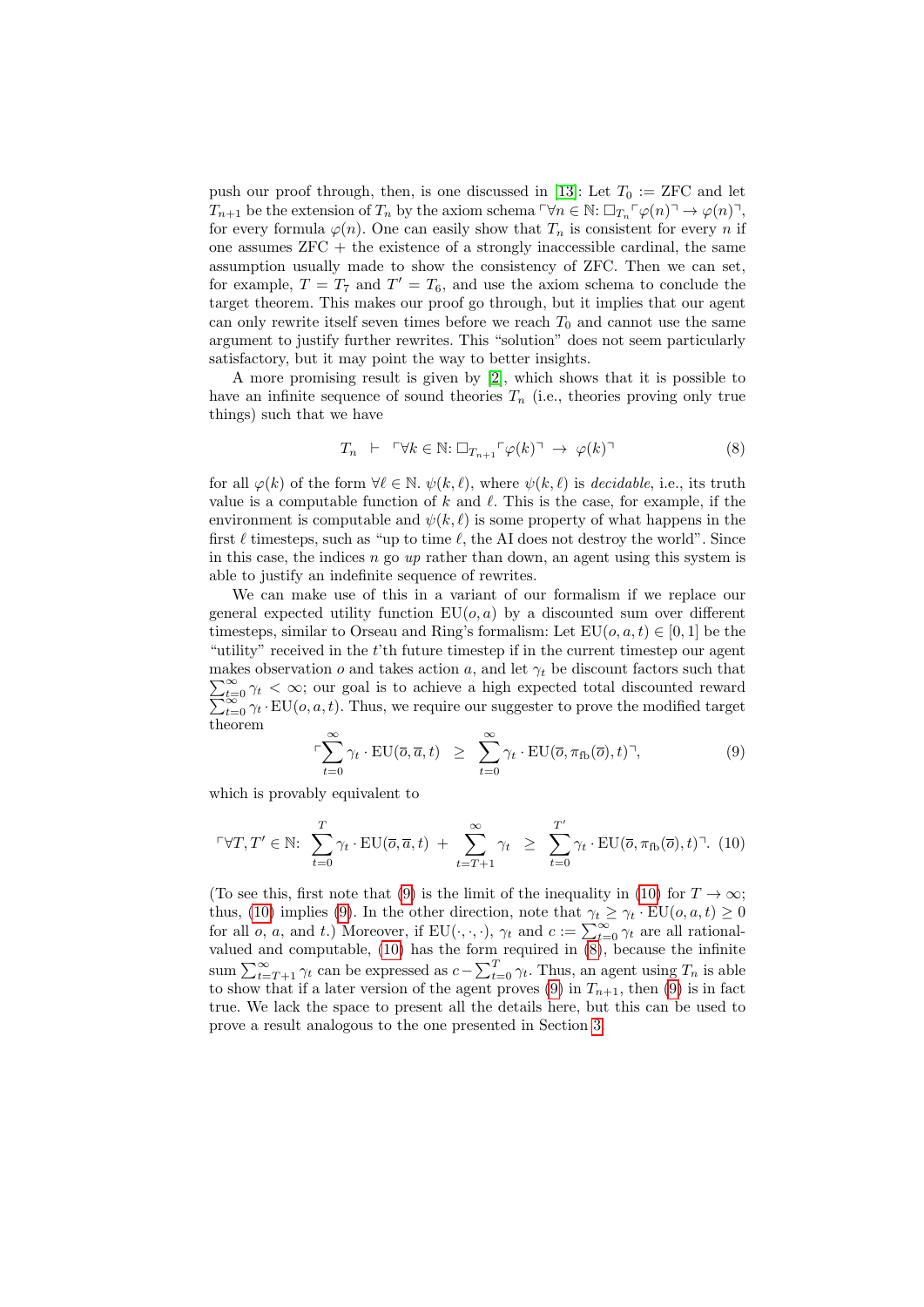#### 6 G¨odel machines

Our formalism is very similar to Schmidthuber's Gödel machine formalism [\[11\]](#page-9-5), and it is natural to wonder whether our techniques for licensing selfmodification can be adopted to Schmidthuber's framework. Unfortunately, we run into difficulty when attempting to do so.

While the Gödel machine is somewhat more realistic than our formalism (it avoids our big discrete timesteps and has some other nice properties), it is simple enough to tweak our formalism to produce something very similar to a Gödel machine. In our terminology, a Gödel machine is a suggester-verifier agent with a fallback policy that rewrites the agent into a suggester-verifier agent (with a fallback policy that rewrites the agent into a suggester-verifier agent, and so on). Note that we consider the agent taking no action to be a special case wherein the agent rewrites itself into an identical agent.

Under this interpretation it is clear that the obstacles we have encountered apply to Gödel machines as well. Consider, for example, a Gödel machine attempting to self-rewrite into another Gödel machine using the same theory to verify proofs. Clearly, the existing verifier will be unable to prove the consistency of the suggested machine, as the existing theory cannot verify its own consistency: Gödel machines run afoul of the Löbian obstacle. We could overcome this obstacle by accepting that Gödel machines will only self-rewrite into systems using weaker theories, but this seems undesirable.

We run into related obstacles when Gödel machines fail to verify proofs. Remember that in order to self-rewrite, a Gödel machine must prove a target theorem stating that rewriting is better than not rewriting. But if the Gödel machine's fallback plan is to remain the same then we run into trouble: the Gödel machine cannot verify the consistency of its proof theory. If the fallback policy rewrites the agent into an inconsistent Gödel machine, then that inconsistent machine might verify any policy (if the suggester happens to spit out a proof that uses the inconsistency), and in particular, might verify an optimal policy. Because the verifier cannot rule out this possibility, the verifier will be unable to prove that any given action performs strictly better than the fallback action. Thus, our proof does not go through for Gödel machines.

### 7 Conclusions

In this paper, we have introduced a concrete formalism for space-time embedded intelligence that a proof-based AGI can use to reason about its own future behavior. We have shown how, under certain assumptions, an agent using this formalism is able to justify minor self-modifications that leave its overall architecture intact.

However, in doing so, we have seen that naive approaches run into one of two major problems of self-reference: the procrastination paradox, which allows an agent to put off an important task forever, or the  $L\ddot{o}bian\ obstacle$ , which prevents an agent from justifying even clearly safe rewrites. We've discussed some partial